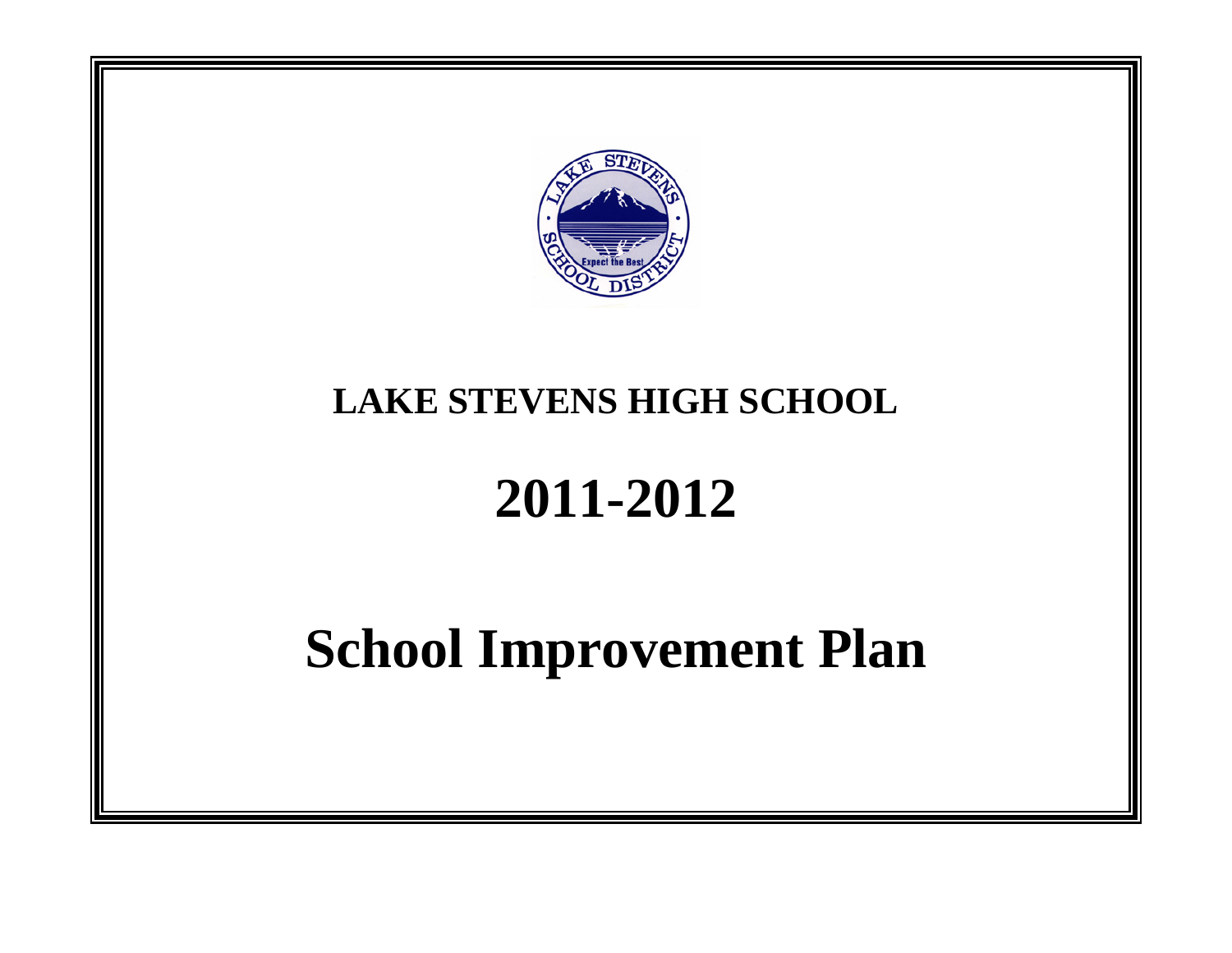# **2011 - 2012 School Improvement Plan Summary**

## **FOCUS ON LEARNING:**

Lake Stevens High School will continue to focus our goals in the four core areas of reading, writing, math (algebra & geometry) and science in 2011 – 2012. In the areas of reading and writing we are faced with the challenge of closing the achievement gap through the implementation of supplemental and remedial strategies. Through the development of a preHSPE exam teachers will collect data, identify gaps in instruction and make adjustments to their curriculum based on that data. Additionally, assistance for struggling ELL students and non-identified learning disabled students will be researched, data collected and compiled and strategies implemented to support these populations. In the areas of math and science we will continue to address the achievement gap through aligning, articulating and assessing our curriculum against the state standards. This approach will ensure that our curricular modifications will support students in reaching state standards and graduation requirements. We are curious how algebra scores will be impacted due to fewer upper level students taking the EOC make-up test, as a result of the new EOC approach.

## **DEVELOPING EXCELLENCE IN STAFF:**

In 2011 – 2012 our staff will undergo a year-long process laying the foundation for departments to utilize data to formulate departmental action plans to be implemented next school year. The intention of this data process is to use multiple data sources, identify instructional strategies to target learner problems and develop an action plan to assess and reflect on progress.

## **DEVELOPING PARTNERSHIPS WITH FAMILIES AND THE COMMUNITY:**

In previous years the counseling staff has developed senior graduation plans in a group setting. In 2011 – 2012 all Lake Stevens High School seniors will have individual meetings with their counselors to develop graduation plans and thirteenth year plans as necessary. The intention of this approach is a more personalized and supportive relationship with the student and their families with the goal of having more students college and career ready.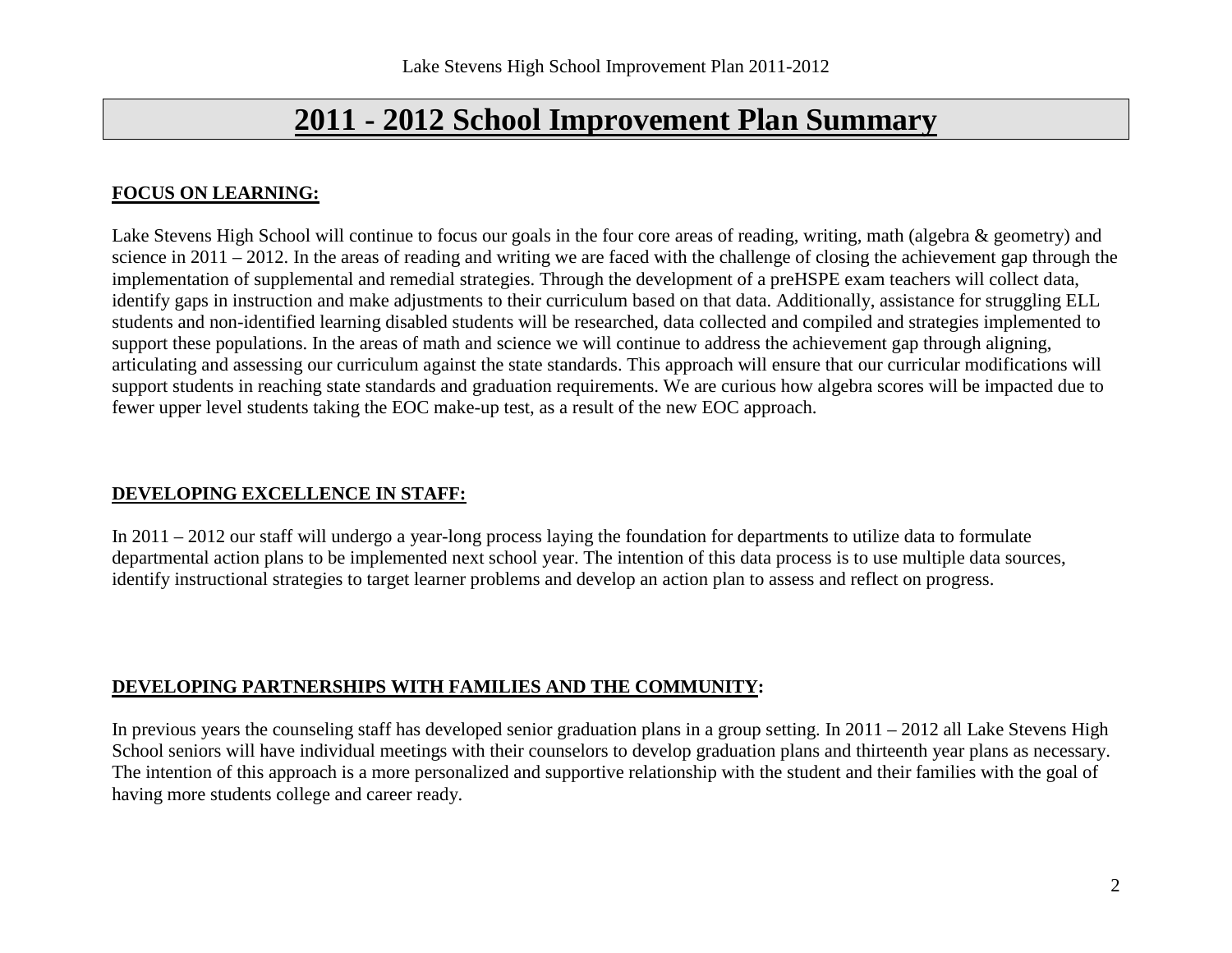# **HSPE/EOC (WASL) DATA**

|           | <b>READING</b> |              | <b>WRITING</b> |              | <b>MATH</b>   |              | <b>SCIENCE</b> |              |
|-----------|----------------|--------------|----------------|--------------|---------------|--------------|----------------|--------------|
|           | <b>School</b>  | <b>State</b> | <b>School</b>  | <b>State</b> | <b>School</b> | <b>State</b> | <b>School</b>  | <b>State</b> |
| Year      | 10th           | 10th         | 10th           | 10th         | 10th          | 10TH         | 10th           | 10TH         |
| 2010-2011 | 89.5%          | 82.3%        | 94.8%          | 86%          | <b>EOC</b>    | EOC          | 59.8%          | 49.7%        |
| 2009-2010 | 88.0%          | 78.8%        | 95.0%          | 85.9%        | 49.3%         | 41.6%        | 52.7%          | 44.7%        |
| 2008-2009 | 89.1%          | 81.2%        | 92.1%          | 86.7%        | 49.5%         | 45.4%        | 43.4%          | 38.8%        |
| 2007-2008 | 90.1%          | 81.8%        | 90.5%          | 86.8%        | 54.4%         | 49.6%        | 37.4%          | 40.0%        |
| 2006-2007 | 87.0%          | 80.8%        | 90.0%          | 83.9%        | 51.7%         | 50.4%        | 33.9%          | 36.4%        |
| 2005-2006 | 86.1%          | 82.0%        | 85.1%          | 79.8%        | 52.0%         | 51.0%        | 42.2%          | 35.0%        |

| Year/Grade   | EOC 1 (Algebra) |              | <b>EOC 2 (Geometry)</b> |              |
|--------------|-----------------|--------------|-------------------------|--------------|
| 2010-2011    | School          | <b>State</b> | School                  | <b>State</b> |
| $10th$ Grade | 80.2%           | 61.8%        | 72.9%                   | 66.4%        |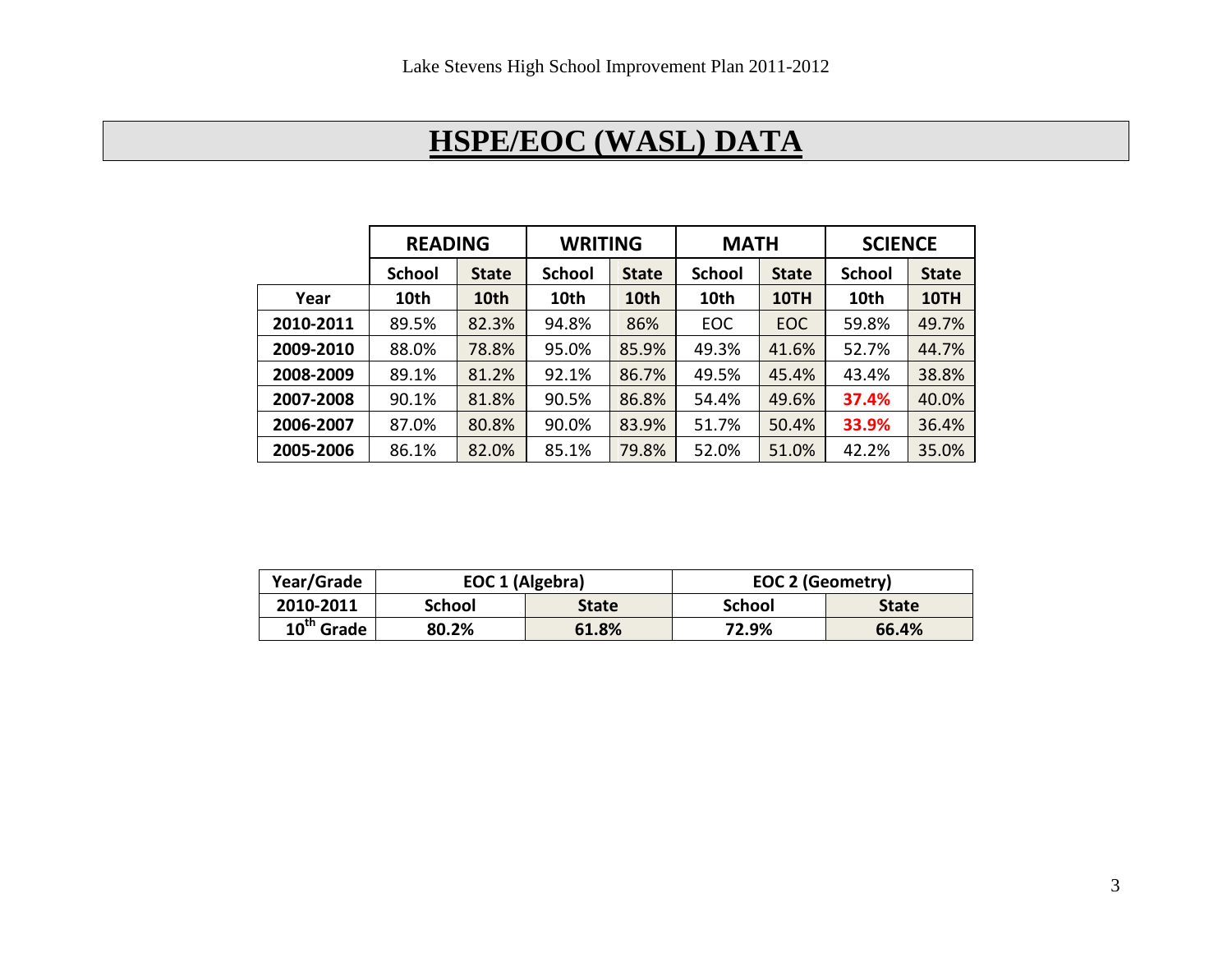# **ADDITIONAL DATA**

*Cohort Data unavailable in Math since last year the state switched to Algebra and Geometry End Of Course exams*

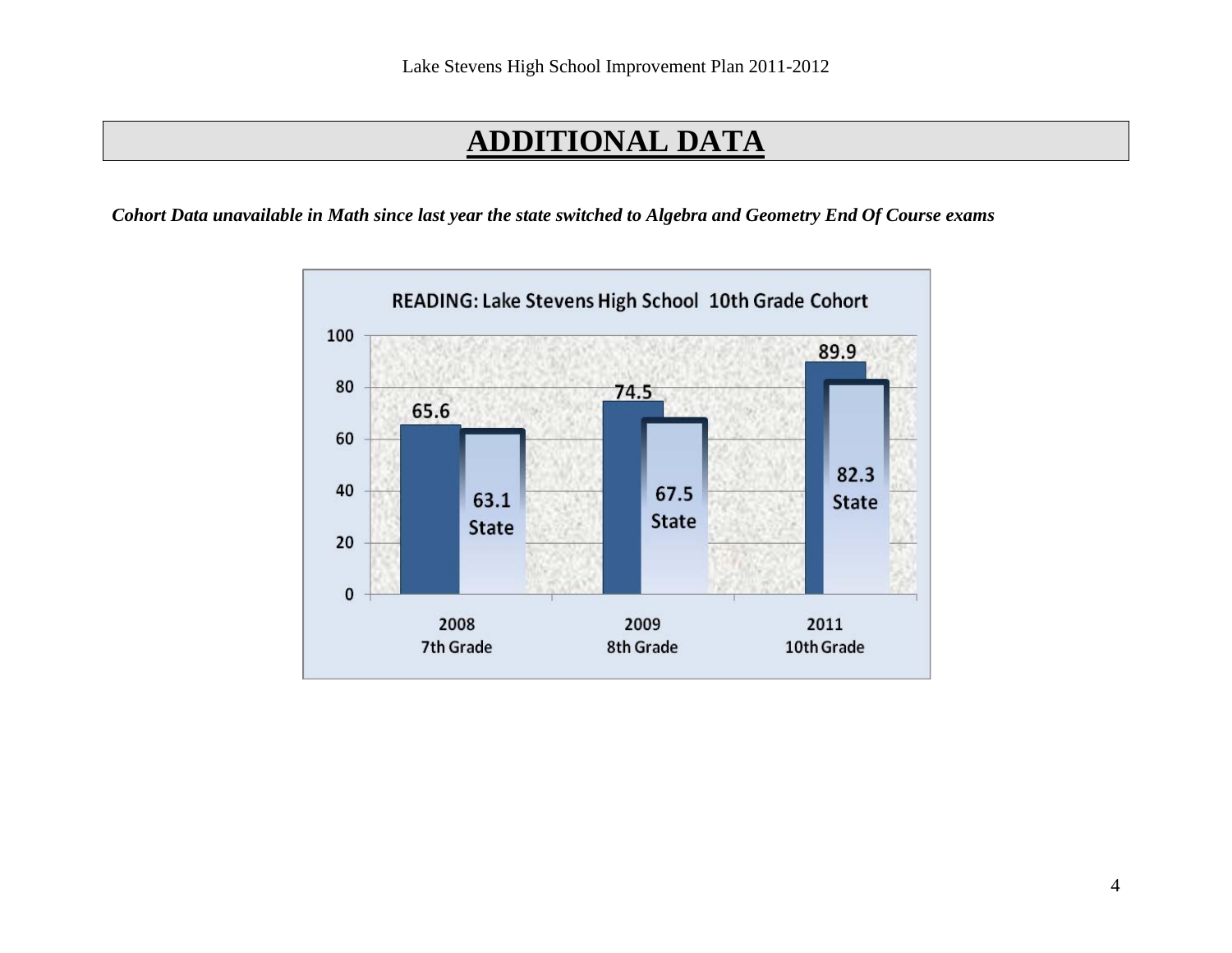# **GOALS, ACTION STEPS, RATIONALE, ACCOUNTABILITY, RESULTS**

## **ACADEMIC CONTENT GOAL: READING**

### **STUDENT ACHIEVEMENT PROBLEM:**

10.5% of our students have not met the reading High School Proficiency Exam standard.

## **STUDENT ACHIEVEMENT GOAL:**

100% of sophomores will pass the reading High School Proficiency Exam.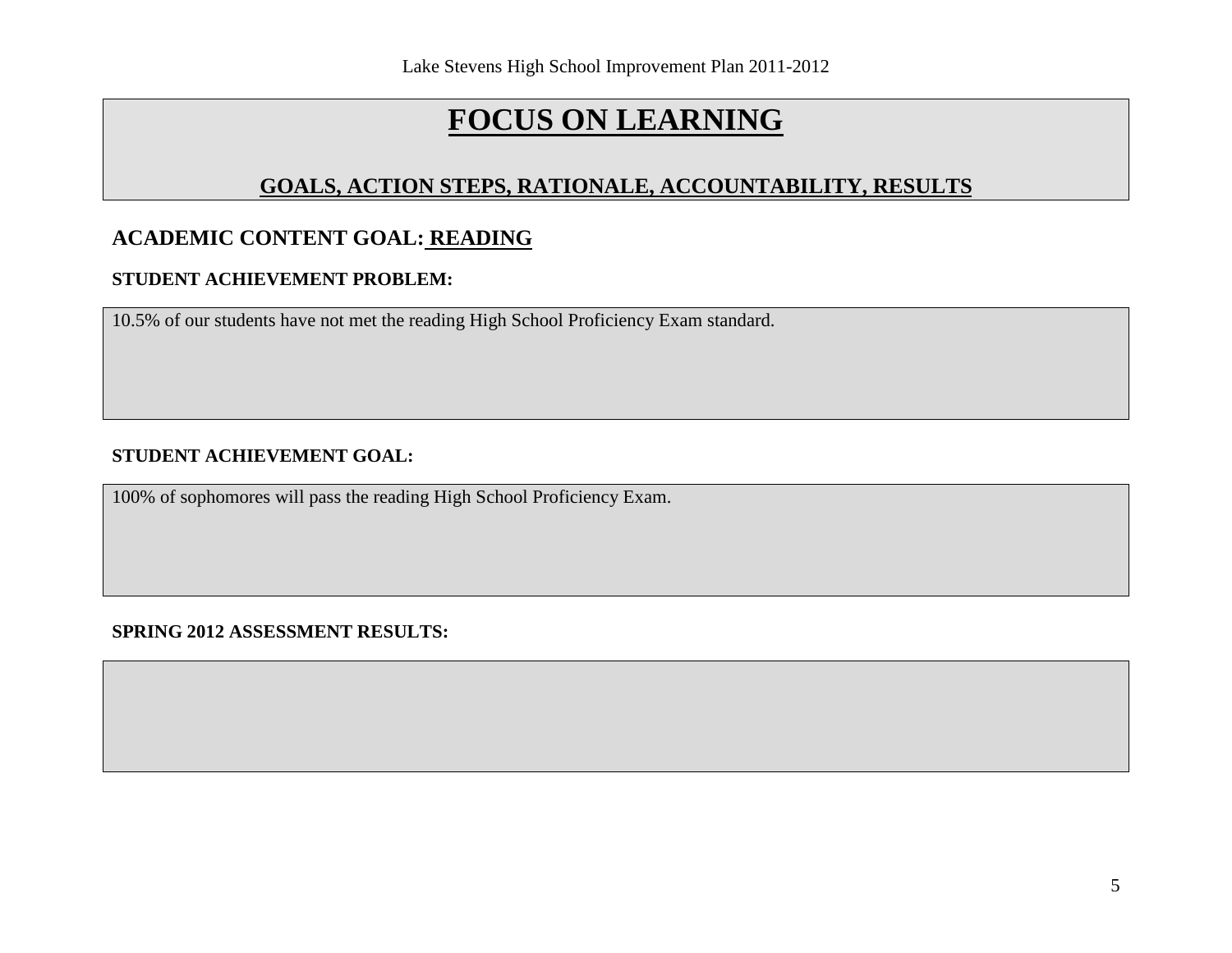| <b>Action</b><br><b>Step</b> | <b>Specific Activities/Strategies to Reach</b><br><b>Academic Goal</b>                                                                                                                                                                                                                                                                                                                                                                                                                                                                                                                                                                                                                                                                                                                                                                                                                                                                                                                                                                                                           | <b>Rationale</b>                                                                                                                                                                                                                                                                                                                                     | <b>Evidence of Effectiveness</b><br>(Implementation & Performance)                                                                                                                                                                                                  | <b>Year-End Results</b> |
|------------------------------|----------------------------------------------------------------------------------------------------------------------------------------------------------------------------------------------------------------------------------------------------------------------------------------------------------------------------------------------------------------------------------------------------------------------------------------------------------------------------------------------------------------------------------------------------------------------------------------------------------------------------------------------------------------------------------------------------------------------------------------------------------------------------------------------------------------------------------------------------------------------------------------------------------------------------------------------------------------------------------------------------------------------------------------------------------------------------------|------------------------------------------------------------------------------------------------------------------------------------------------------------------------------------------------------------------------------------------------------------------------------------------------------------------------------------------------------|---------------------------------------------------------------------------------------------------------------------------------------------------------------------------------------------------------------------------------------------------------------------|-------------------------|
| $\mathbf{1}$                 | <b>English Language Learners -</b><br>To improve reading and writing<br>achievement of ELL students at LSHS by<br>1) establishing a system of<br>communication among teachers and<br>staff members involved with ELL<br>students<br>a. studying other ELL programs<br>already established in schools in<br>our district as well as<br>b. visiting other districts with<br>effective ELL programs<br>providing assistance for struggling<br>2)<br>ELL students in the general education<br>classes<br>a. researching the possibility of an<br>ELL para-educator to assist the<br>ELL program teacher<br>b. establishing ways in which the ELL<br>para-educator could assist<br>classroom teachers where ELL<br>students are struggling<br>establishing a protocol for record<br>3)<br>keeping and data review on ELL<br>students that is readily accessible for<br>teachers' use<br>a. gathering data from previous<br>assessments for each ELL student<br>b. creating a data collection spread<br>sheet<br>c. posting the data in a form that is<br>readily available to teacher | Students who are identified ELL<br>$\left( \frac{1}{2} \right)$<br>are oftentimes released from<br>ELL services after only reaching<br>a basic skill level in the English<br>language.<br>Support of ELL students in the<br>2)<br>classroom will provide them the<br>necessary skills to achieve<br>proficiency by the end of the<br>sophomore year. | 1) All ELL students, past and<br>current, will be identified in<br>ELL and general education<br>classes.<br>Data points developed to<br>2)<br>identify gaps in skill<br>A plan that identifies 'next<br>3)<br>steps' for supporting and<br>remediating ELL students |                         |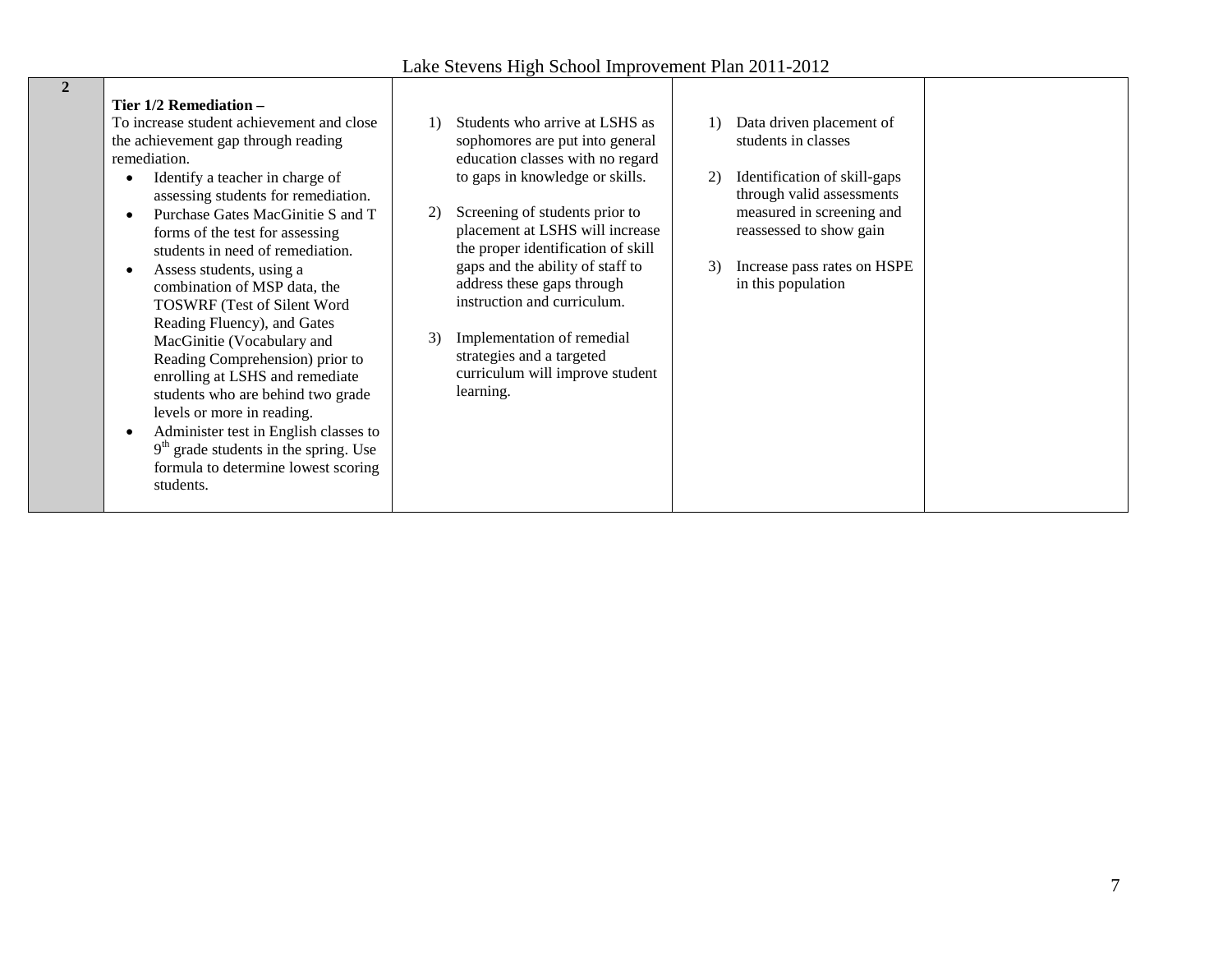# **GOALS, ACTION STEPS, RATIONALE, ACCOUNTABILITY, RESULTS**

# **ACADEMIC CONTENT GOAL: WRITING**

## **STUDENT ACHIEVEMENT PROBLEM:**

5.2 % of Lake Stevens High School students have not met the writing High School Proficiency Exam standard.

### **STUDENT ACHIEVEMENT GOAL:**

100 % of Lake Stevens High School sophomores will pass the writing High School Proficiency Exam.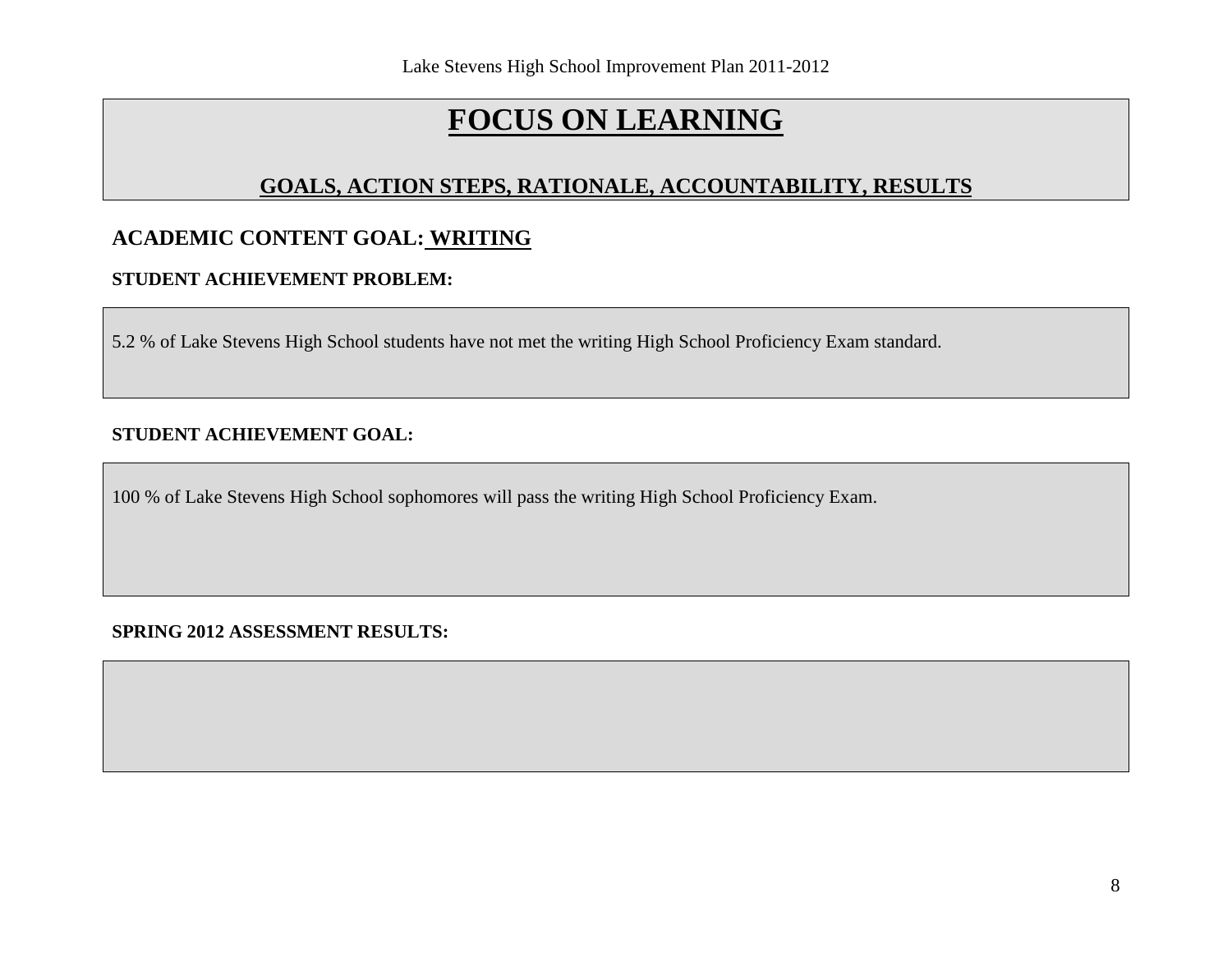| <b>Action</b><br><b>Step</b> | <b>Specific Activities/Strategies to Reach</b><br><b>Academic Goal</b>                                                                                                                                                                                                                                                                                                                                                                                                                                                                                                                                                                                                                                                                                                                                               | <b>Rationale</b>                                                                                                                                                                                                                                                                                                                                                                                                                                                                                                                                                                                                                                   | <b>Evidence of Effectiveness</b><br>(Implementation & Performance)                                                                                                                                                                          | <b>Year-End Results</b> |
|------------------------------|----------------------------------------------------------------------------------------------------------------------------------------------------------------------------------------------------------------------------------------------------------------------------------------------------------------------------------------------------------------------------------------------------------------------------------------------------------------------------------------------------------------------------------------------------------------------------------------------------------------------------------------------------------------------------------------------------------------------------------------------------------------------------------------------------------------------|----------------------------------------------------------------------------------------------------------------------------------------------------------------------------------------------------------------------------------------------------------------------------------------------------------------------------------------------------------------------------------------------------------------------------------------------------------------------------------------------------------------------------------------------------------------------------------------------------------------------------------------------------|---------------------------------------------------------------------------------------------------------------------------------------------------------------------------------------------------------------------------------------------|-------------------------|
| $\mathbf{1}$                 | <b>Prompt emphasis</b><br>Departmental-wide emphasis on students<br>reading and understanding prompts<br>accurately<br>Every department at LSHS will identify<br>assignments and assessments within their<br>curriculum to write prompts that are<br>'HSPE-like.'<br>Ongoing professional development within<br>each department on what a HSPE-like<br>prompt looks like and how they are scored.                                                                                                                                                                                                                                                                                                                                                                                                                    | Through data analysis of writing<br>samples administered to every LSHS<br>student it was determined that<br>students primary gap in answering<br>questions accurately was in<br>misreading the prompt.                                                                                                                                                                                                                                                                                                                                                                                                                                             | Detailed answers to HSPE standards<br>in daily work, unit and benchmark<br>assessments.                                                                                                                                                     |                         |
| $\overline{2}$               | Tier 1/2 Remediation -<br>To increase student achievement and close<br>the achievement gap through reading<br>remediation.<br>Identify a teacher in charge of<br>$\bullet$<br>assessing students for remediation.<br>Purchase Gates MacGinitie S and T<br>$\bullet$<br>forms of the test for assessing<br>students in need of remediation.<br>Assess students, using a<br>$\bullet$<br>combination of MSP data, the<br><b>TOSWRF</b> (Test of Silent Word<br>Reading Fluency), and Gates<br>MacGinitie (Vocabulary and<br>Reading Comprehension) prior to<br>enrolling at LSHS and remediate<br>students who are behind two grade<br>levels or more in reading.<br>Administer test in English classes to<br>$\bullet$<br>$9th$ grade students in the spring. Use<br>formula to determine lowest scoring<br>students. | Students who arrive at LSHS as<br>1)<br>sophomores are put into general<br>education classes with little<br>knowledge of skill gaps.<br>Screening of students prior to<br>2)<br>placement at LSHS will increase<br>the proper identification of skill<br>gaps and the ability of staff to<br>address these gaps through<br>instruction and curriculum.<br>Implementation of remedial<br>3)<br>strategies and a targeted<br>curriculum will improve student<br>learning.<br>Screening assessment strategies<br>4)<br>will allow teachers to monitor<br>student growth and ability once<br>placed in a class by providing a<br>follow-up assessment. | Data driven placement of<br>1)<br>students in classes<br>Identification of skill-gaps<br>2)<br>through valid assessments<br>measured in screening and<br>reassessed to show gain<br>Increase pass rates on HSPE<br>3)<br>in this population |                         |

Lake Stevens High School Improvement Plan 2011-2012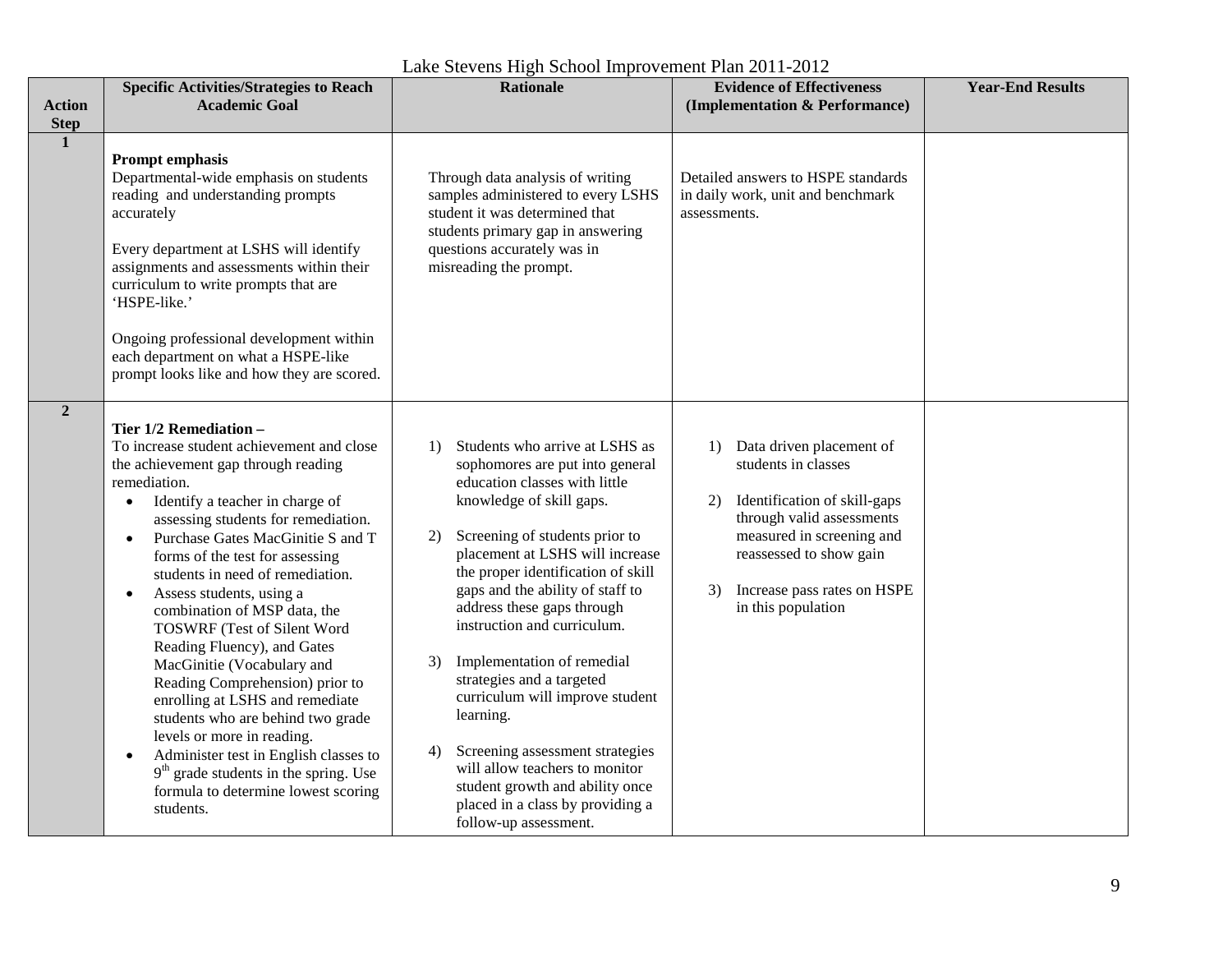# **GOALS, ACTION STEPS, RATIONALE, ACCOUNTABILITY, RESULTS**

# **ACADEMIC CONTENT GOAL: MATHEMATICS**

## **STUDENT ACHIEVEMENT PROBLEM:**

19.8% of LSHS sophomores did not pass the Algebra section of the End-of-Course assessment 27.1% of LSHS sophomores did not pass the Geometry section of the End-of-Course assessment

#### **STUDENT ACHIEVEMENT GOAL:**

77.9% of Lake Stevens High School sophomores will pass the Geometry EOC 60% of Lake Stevens High School sophomores will pass the Algebra EOC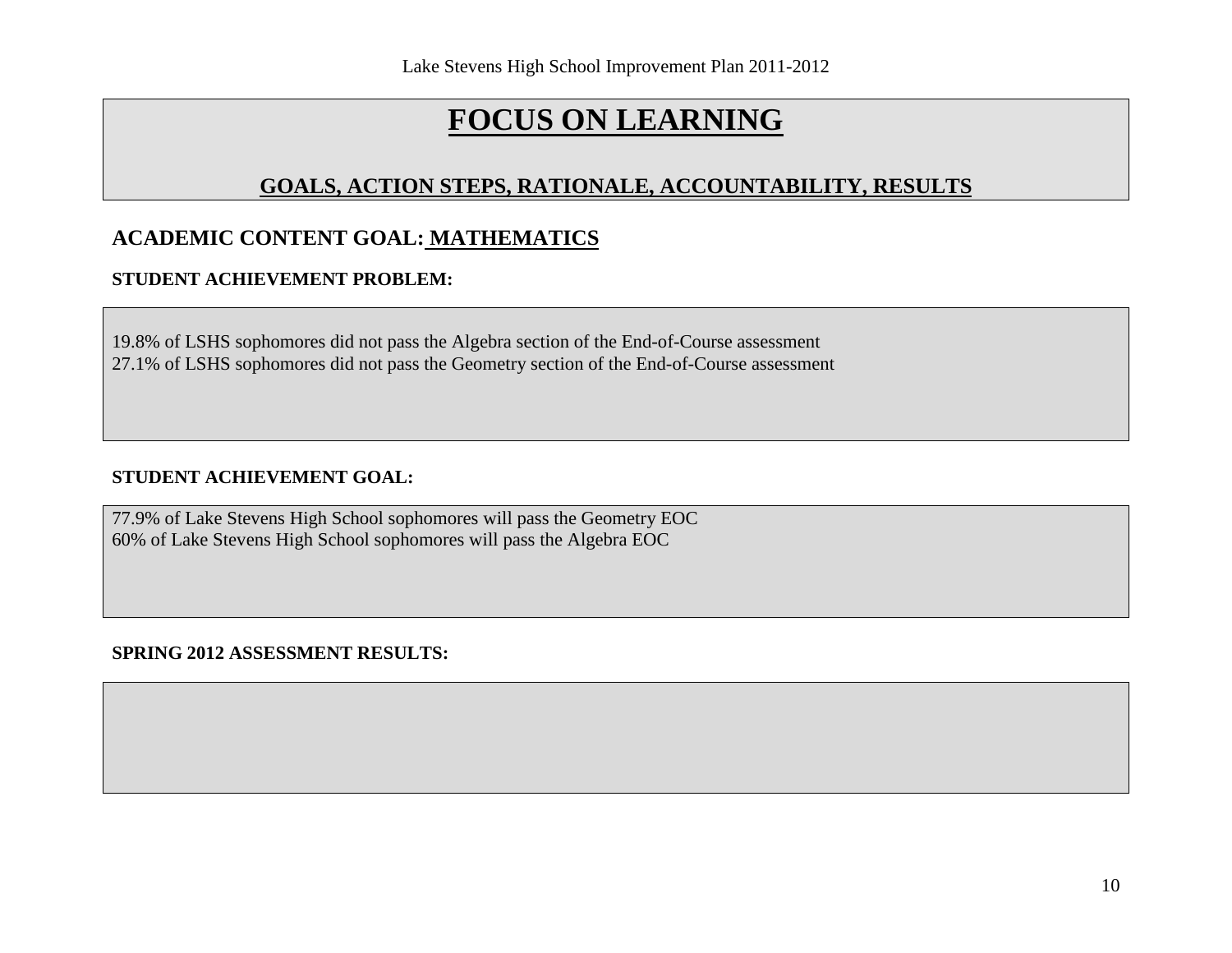| <b>Action</b><br><b>Step</b> | <b>Specific Activities/Strategies to Reach</b><br><b>Academic Goal</b>                                                                                                                                                                                                                                                                     | <b>Rationale</b>                                                                                                                                                                                                                                                                                                                                                           | <b>Evidence of Effectiveness</b><br>(Implementation & Performance)                                                                                                                                       | <b>Year-End Results</b> |
|------------------------------|--------------------------------------------------------------------------------------------------------------------------------------------------------------------------------------------------------------------------------------------------------------------------------------------------------------------------------------------|----------------------------------------------------------------------------------------------------------------------------------------------------------------------------------------------------------------------------------------------------------------------------------------------------------------------------------------------------------------------------|----------------------------------------------------------------------------------------------------------------------------------------------------------------------------------------------------------|-------------------------|
| $\mathbf{1}$                 | <b>Quarterly Benchmark Assessments will</b><br>be implemented 4 times per year in<br>Algebra and Geometry classes providing a<br>medium-term data source. Math teachers<br>will be provided summary data following<br>each assessment and will meet to analyze<br>and interpret results in order to shape and<br>inform their instruction. | When students are provided practice<br>assessments aligned with the standards<br>and the test and item specs of the state<br>assessments, they receive authentic<br>practice. In addition, this provides a<br>medium-term source of data that, along<br>with long- and short-term data can be<br>used to shape instruction, resulting in<br>increased student performance. | -Quarterly assessment data will be<br>compiled by teacher and course.<br>-Teachers will provide evidence of<br>strategies and efforts used as a result<br>of data analysis following each<br>assessment. |                         |
| $\overline{2}$               | Align the Cognitive Tutor curriculum to<br>the state standards in Algebra and<br>Geometry                                                                                                                                                                                                                                                  | Large percentage gap between students<br>passing EOC test in geometry and CT<br>geometry                                                                                                                                                                                                                                                                                   | Increase in CT geometry scores in<br>quarterly benchmark assessments and<br>EOC assessment                                                                                                               |                         |
| 3                            | Reevaluate intermediate algebra and CT<br>program for effectiveness in remediating<br>skills and meeting EOC standards                                                                                                                                                                                                                     | We need to develop a plan to address<br>students who do not meet EOC standards<br>and how to address Collection of<br>Evidence                                                                                                                                                                                                                                             | Adoption of the state EOC support<br>modules in a class and COE process                                                                                                                                  |                         |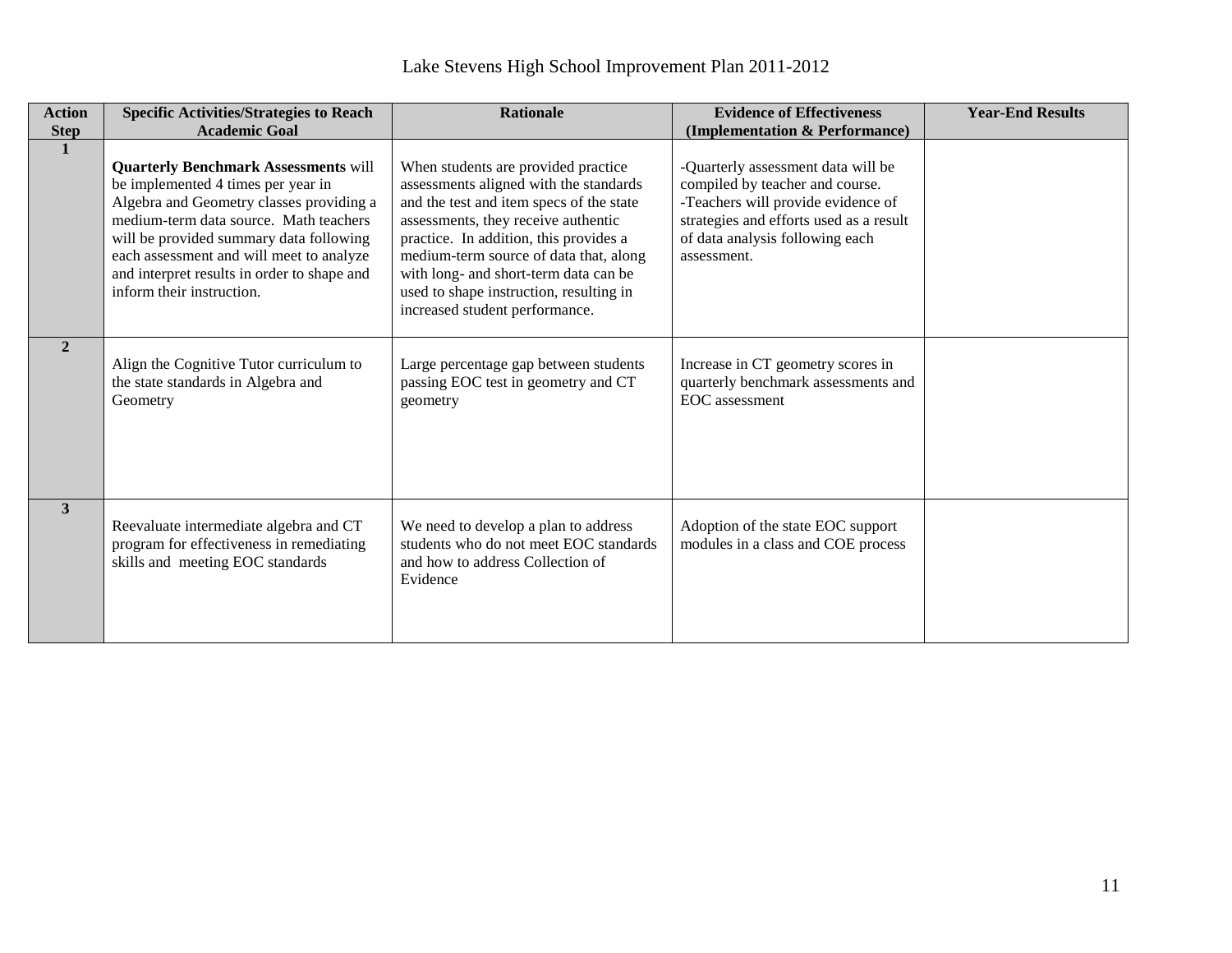# **GOALS, ACTION STEPS, RATIONALE, ACCOUNTABILITY, RESULTS**

## **ACADEMIC CONTENT GOAL: SCIENCE**

### **STUDENT ACHIEVEMENT PROBLEM:**

40% of our students have not met science High School Proficiency Exam standard.

### **STUDENT ACHIEVEMENT GOAL:**

65% of Biology students will meet End-of-Course assessment standards.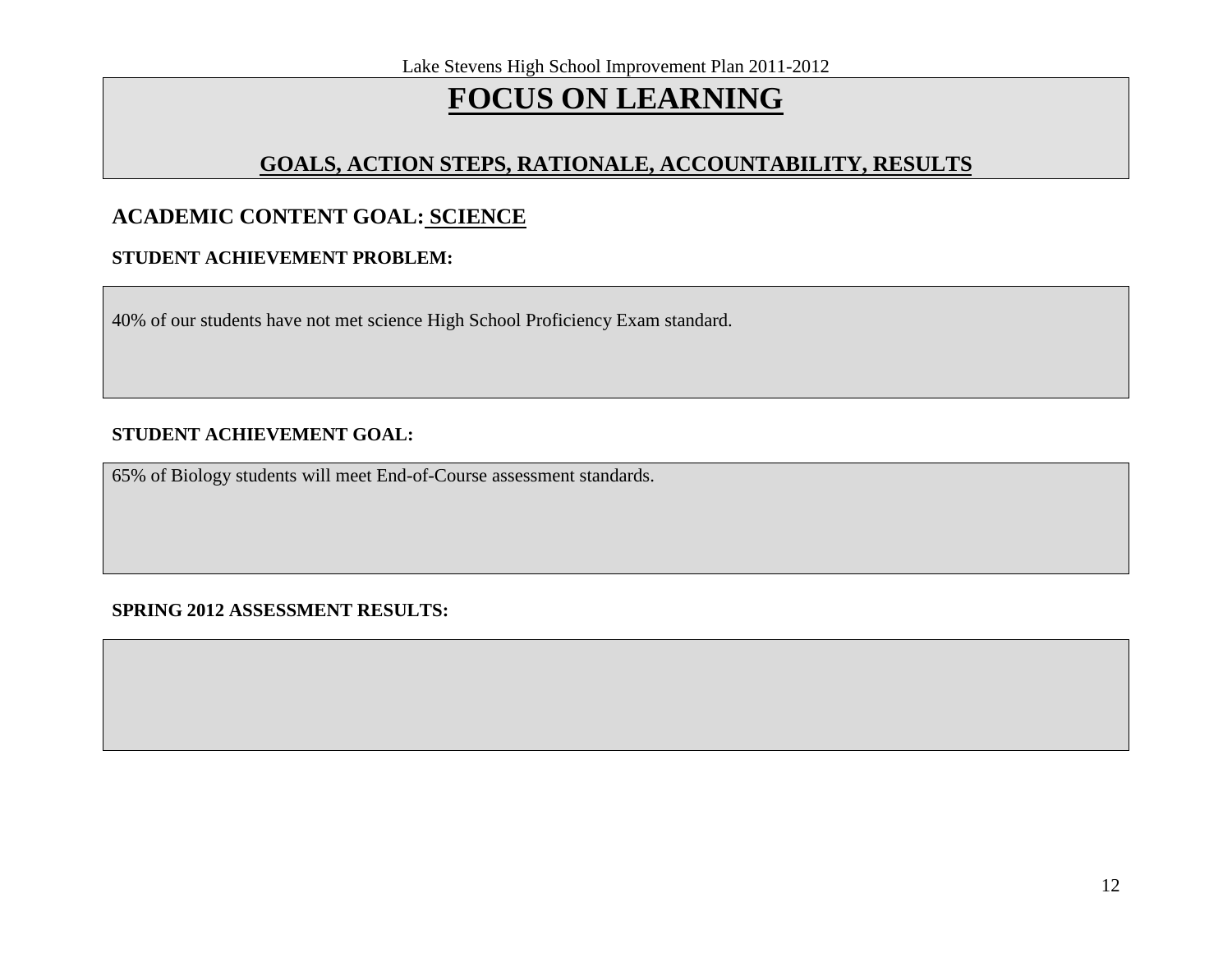| <b>Action</b>  | <b>Specific Activities/Strategies to Reach</b>                                                                                                                                                                                                                                                                                                                                                                                                                              | <b>Rationale</b>                                                                                                                                                                                                                                  | <b>Evidence of Effectiveness</b>                                                                                                                                        | <b>Year-End Results</b> |
|----------------|-----------------------------------------------------------------------------------------------------------------------------------------------------------------------------------------------------------------------------------------------------------------------------------------------------------------------------------------------------------------------------------------------------------------------------------------------------------------------------|---------------------------------------------------------------------------------------------------------------------------------------------------------------------------------------------------------------------------------------------------|-------------------------------------------------------------------------------------------------------------------------------------------------------------------------|-------------------------|
| <b>Step</b>    | <b>Academic Goal</b>                                                                                                                                                                                                                                                                                                                                                                                                                                                        |                                                                                                                                                                                                                                                   | (Implementation & Performance)                                                                                                                                          |                         |
| $\mathbf{1}$   | <b>Continued alignment of Fundamental</b><br><b>Biology and Biology to the state</b><br>standards<br>1. Professional development in a OSPI<br>sponsored webinar, "Biology end-of-<br>course update and instructional course<br>supports"<br>2. Professional development in an ESD<br>sponsored training, "Preparing for Student<br>Success in High School Science"<br>3. Evaluate the current curriculum content<br>and pacing guide compared to updated<br>state standards | In order to support students passing<br>the biology assessment the<br>curriculum taught in class needs to be<br>aligned to the state standards<br>Teachers need to know and<br>understand state standards to be able<br>to align their curriculum | 1) Biology curriculum aligned<br>to the state standards<br>Assessments evaluating<br>2)<br>student skills and informing<br>instruction will align to state<br>standards |                         |
| $\overline{2}$ | Continue to develop common lab<br>assessments<br>1. Professional development in a OSPI<br>sponsored webinar, "Biology end-of-<br>course update and instructional course<br>supports"<br>2. Professional development in an ESD<br>sponsored training, "Preparing for Student<br>Success in High School Science"<br>3. Biology team will review and update lab<br>form                                                                                                        | This standardized approach allows<br>for a program-wide alignment in<br>vocabulary, procedures, processes<br>and understanding of learning gaps<br>with students in science labs                                                                  | Lab forms will be uniform across<br>Fundamental Biology and Biology<br>classes.                                                                                         |                         |
| 3 <sup>1</sup> | <b>Creation of quarterly benchmark</b><br>assessments in Fundamental Biology and<br><b>Biology</b>                                                                                                                                                                                                                                                                                                                                                                          | Students in both classes must meet<br>the same state biology standards.                                                                                                                                                                           | Quarterly benchmarks established in<br>Fundamental Biology and Biology                                                                                                  |                         |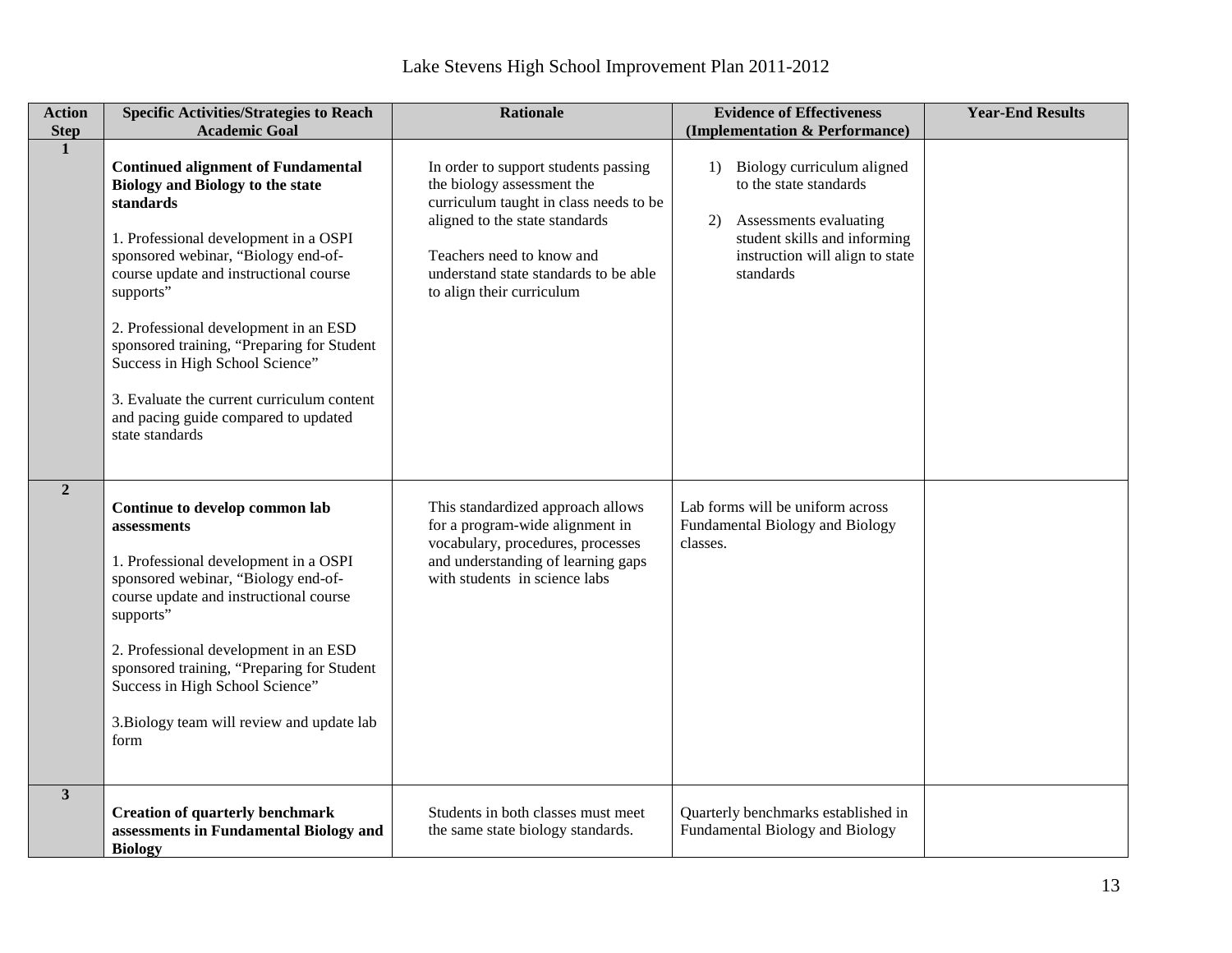# **DEVELOPING EXCELLENCE IN STAFF**

## **GOALS, ACTION STEPS, RATIONALE, ACCOUNTABILITY, RESULTS**

#### **PROBLEM OF PRACTICE:**

As a system, we do not effectively utilize the multiple data sources available to us to truly shape and inform our instruction in order to improve student learning.

#### **STAFF PROFESSIONAL DEVELOPMENT GOAL:**

#### **All staff will learn the Data Wise process of improvement:**

Principals and Data Teams will train their staffs in the Data Wise improvement process. Together, staff will learn to identify a schoolwide Learner Centered Problem (LCP) based on the triangulation of multiple data sources, identify an instructional strategy to target the problem, and develop an action plan which includes a plan to assess and reflect on progress. Upon periodic reflection of progress, the action plan may be adjusted as necessary. This year-long process of learning together as a building will lay the foundation for departments to utilize the Data Wise process to formulate individual department action plans next year as part of the overall building School Improvement Plan.

| <b>Action</b> | <b>Specific Activities/Strategies to Reach</b>                                                                                                                                                                          | <b>Rationale</b>                                                                                                                                                                                                                                                                               | <b>Evidence of Effectiveness</b>                                                                                                                                                                                                               | <b>Year-End Results</b> |
|---------------|-------------------------------------------------------------------------------------------------------------------------------------------------------------------------------------------------------------------------|------------------------------------------------------------------------------------------------------------------------------------------------------------------------------------------------------------------------------------------------------------------------------------------------|------------------------------------------------------------------------------------------------------------------------------------------------------------------------------------------------------------------------------------------------|-------------------------|
| <b>Step</b>   | <b>Target Goal</b>                                                                                                                                                                                                      |                                                                                                                                                                                                                                                                                                | (Implementation & Performance)                                                                                                                                                                                                                 |                         |
|               | Each building will develop a plan to utilize<br>available professional development time<br>including staff meeting and building-<br>directed collaboration time to teach staff<br>the Data Wise process of improvement. | When the building as a whole engages in<br>learning the Data Wise process of<br>improvement around a single building-<br>wide goal, they will then be able to apply<br>the same process to developing individual<br>department improvement plan as part of<br>the building-wide SIP next year. | -Buildings will examine data to<br>identify an LCP<br>-Buildings will develop and<br>implement an action plan to address<br>the LCP<br>-Evidence of progress will be<br>identified and collected<br>-Adjustments may be made to action<br>plan |                         |